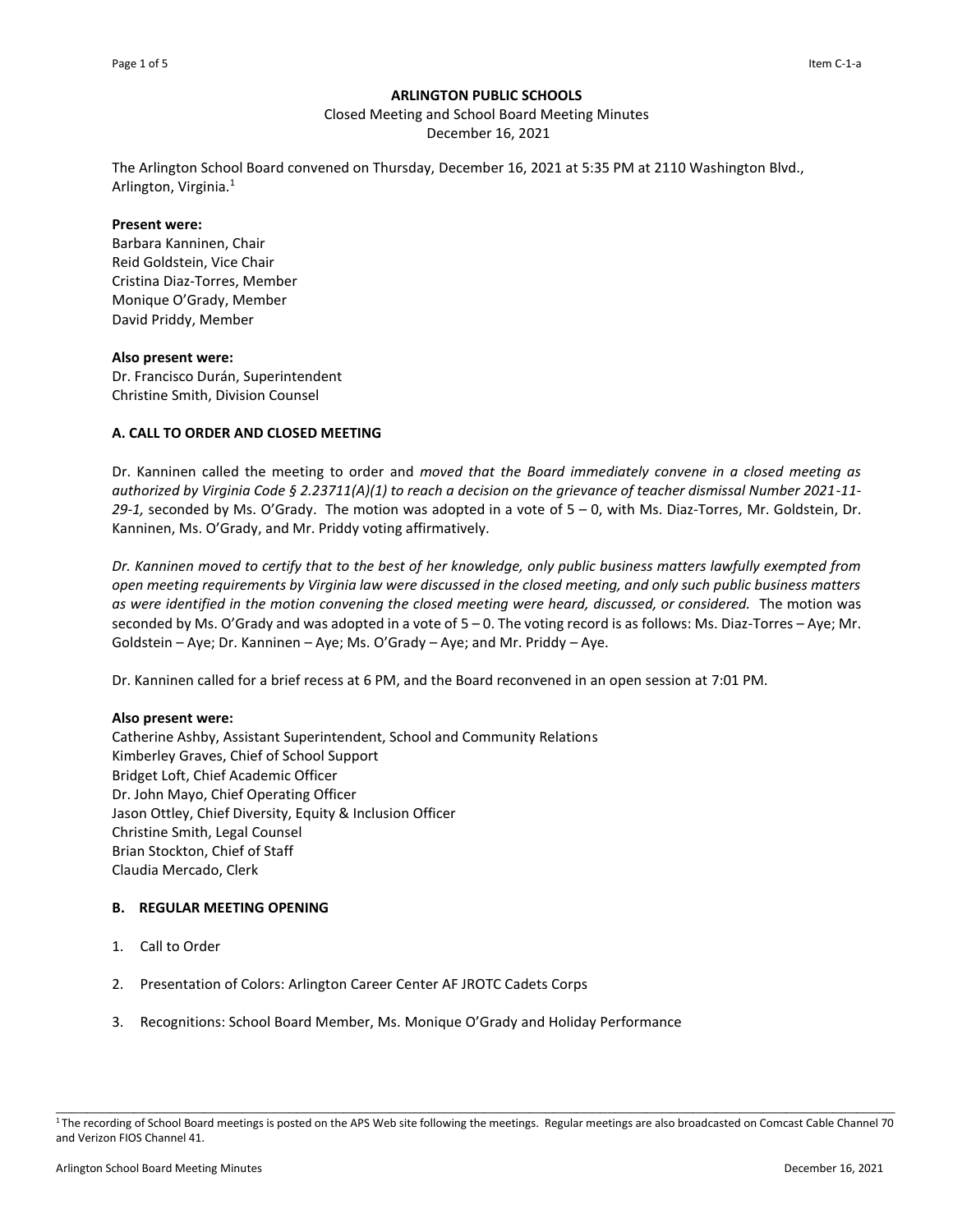Ms. Pam Farrell, Supervisor of Arts Education, introduced the Gunston Middle School Choir who performed Choral of the Bells, Winter Dreams, and Winter Wonderland. The Board recognized outgoing Board member, Ms. O'Grady, and they expressed their gratitude for her dedicated service to Arlington Public Schools in over past 4 years.

## **C. CONSENT ITEMS (7:35 PM):**

*Ms. O'Grady moved for adoption of the consent agenda*, seconded by Mr. Priddy. The motion was adopted in a vote of 5 – 0, with Ms. Diaz-Torres, Mr. Goldstein, Dr. Kanninen, Ms. O'Grady, and Mr. Priddy voting affirmatively. The following items or actions were approved as a part of consent:

- 1. Minutes: None
- 2. Personnel Actions

P/E-SCALE 1 Appointment 2 Resignation

T-SCALE PERSONNEL Appointments Resignations Resignations (With Prejudice) Retirements

A-SCALE PERSONNEL Appointments Resignation Resignations (With Prejudice)

SUPPORT SERVICES PERSONNEL 1 Appointment 3 Changes in Salary/Position 2 Reclassification Requests Account Clerk Administrative Specialist

- 3. L-3 Charter Schools
- 4. I-7.2.5.32 Summer Learning Opportunities
- 5. I-7.4.1.30 Extended Learning Opportunities
- 6. Career Center Building Level Planning Committee (BLPC) Charge
- 7. Deed of Temporary Easement and Construction Agreement for the Thomas Jefferson Middle School Upper Field
- 8. Resolution Approving Participation in the Proposed Settlements of Opioid-Related Claims

# **D. ANNOUNCEMENTS (7:37 PM):**

1. Board Announcements: January 4, 2022 - Closed Meeting, 5:30 PM, School Board Conference Room

\_\_\_\_\_\_\_\_\_\_\_\_\_\_\_\_\_\_\_\_\_\_\_\_\_\_\_\_\_\_\_\_\_\_\_\_\_\_\_\_\_\_\_\_\_\_\_\_\_\_\_\_\_\_\_\_\_\_\_\_\_\_\_\_\_\_\_\_\_\_\_\_\_\_\_\_\_\_\_\_\_\_\_\_\_\_\_\_\_\_\_\_\_\_\_\_\_\_\_\_\_\_\_\_\_\_\_\_ <sup>1</sup>The recording of School Board meetings is posted on the APS Web site following the meetings. Regular meetings are also broadcasted on Comcast Cable Channel 70 and Verizon FIOS Channel 41.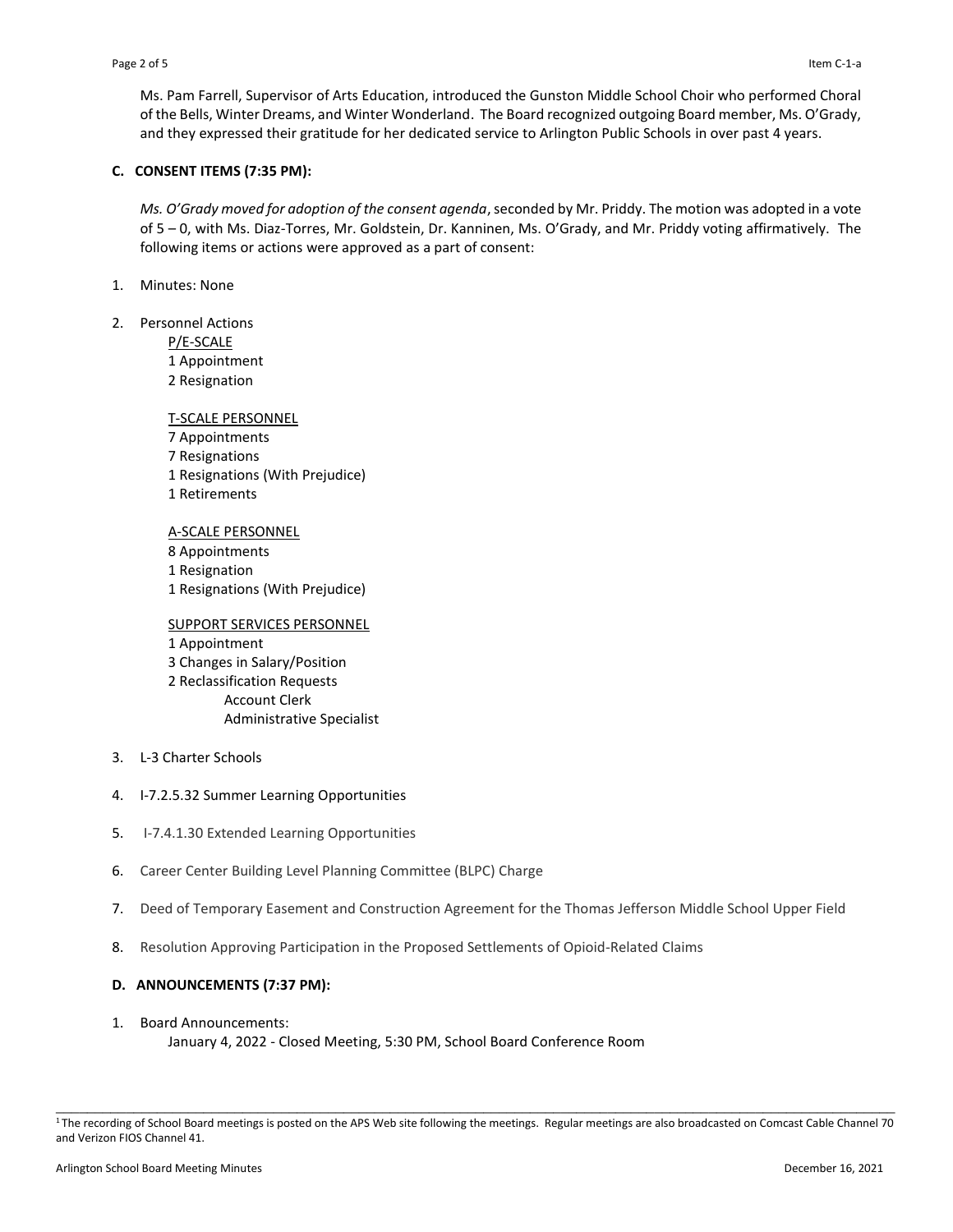Mr. Goldstein shared about events at his liaison schools highlighting the 1,000 cereal box collection at Ashlawn Elementary as part of their global citizen project.

2. Superintendent's Announcements and Updates

Dr. Durán announced that schools and offices were closed for winter break from December 20 to December 31 and shared the winter break meal pick-up schedule. He shared a brief update on the immersion school transfers, the 2021-22 class size report, status of the APS and Arlington County Police Department (ACPD) Memorandum of Understanding (MOU), and the COVID testing winter schedule. He also announced that APS changed in-school COVID testing vendors and families were required to complete a new consent form to opt-in effective January 1, 2022. In addition, Dr. Durán shared information on the analysis of students' quarterly grades in the 2020-21 school year and the individualized interventions in reading and math, highlighting the instructional focus at Carlin Springs Elementary School. To conclude, Dr. Durán shared about First Lady Pamela Northam's visit to the Montessori Public School of Arlington, the first and only public Montessori school in Virginia, and reflections on kindness from students and staff at Oakridge Elementary School.

The Board thanked Dr. Durán for addressing literacy at APS and commended teachers for their work to support all students.

Mr. Jeff Brown, Manager of Resource Development of the United Way of the National Capital Area, recognized APS for its participation in the 2021 United Way campaign and helping to collect over \$40,000 that will help improve education.

### **E. PUBLIC COMMENT ON AGENDA AND NON-AGENDA ITEMS (8:03 PM):**

The following speakers addressed the Board:

- Erin Wasiak, Arlington Parents for Education, supporting teacher compensation and more instructional hours in the school year calendar, and requesting smaller class sizes
- Chris Myers, former APS parent, concerning learning loss
- Ingrid Gant, president, Arlington Education Association, requesting to appropriate compensation for support staff
- Josh Folb, Arlington Education Association, requesting better alignment of the school year calendar, careful use of compensation funds, and the status of the Virtual Learning Program

Milne Young, parent, requesting the redistricting of Boulevard Manor to Washington-Liberty High School Ky Johnson, requesting the redistricting of Boulevard Manor to Washington-Liberty High School

The following speakers addressed the Board supporting the addition of religious holidays in the proposed calendar for the 2022-2023 school year:

Ari Pearlstein, student, Wakefield High School Noah Krischer, student, Washington-Liberty High School Shira Goldstein, student, Washington-Liberty High School Jennifer Pearl

The following speakers addressed the Board with concerns about workplace harassment and bullying at Transportation Services:

Christina Childress Charles Smith Ivis Castillo Tammie N. Jones

The Board recessed at 8:39 PM and reconvened at 8:45 PM.

### **F. MONITORING ITEMS:**

\_\_\_\_\_\_\_\_\_\_\_\_\_\_\_\_\_\_\_\_\_\_\_\_\_\_\_\_\_\_\_\_\_\_\_\_\_\_\_\_\_\_\_\_\_\_\_\_\_\_\_\_\_\_\_\_\_\_\_\_\_\_\_\_\_\_\_\_\_\_\_\_\_\_\_\_\_\_\_\_\_\_\_\_\_\_\_\_\_\_\_\_\_\_\_\_\_\_\_\_\_\_\_\_\_\_\_\_ <sup>1</sup>The recording of School Board meetings is posted on the APS Web site following the meetings. Regular meetings are also broadcasted on Comcast Cable Channel 70 and Verizon FIOS Channel 41.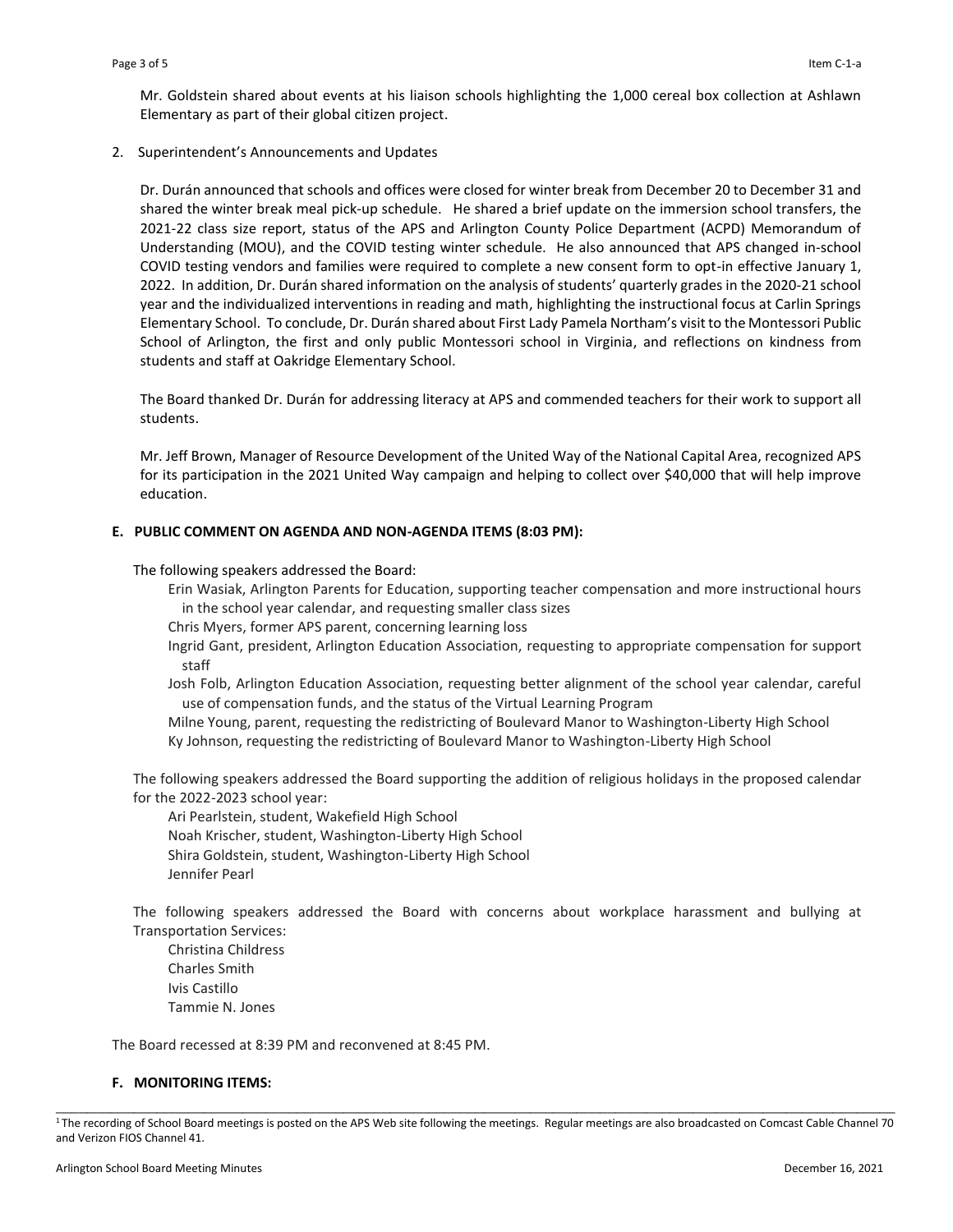1. APS and Arlington County Police Department (ACPD) Memorandum of Understanding (MOU) Update Removed from Agenda

## **G. ACTION ITEMS (8:47 PM):**

1. 2022-2023 School Year Calendar

*Ms. O'Grady moved that the Board approve the Superintendent's Proposed 2022-2023 School Year Calendar as presented*, seconded by Ms. Diaz-Torres.

Ms. O'Grady thanked the student speakers for sharing their feedback on the importance of including religious holidays in the school year calendar and the Board appreciated acting on the calendar earlier than previous years to better accommodate families and staff planning.

Dr. Kanninen called for a vote and the motion was adopted in a vote of 5-0. The voting record is as follows: Ms. Diaz-Torres – Aye; Mr. Goldstein – Aye; Dr. Kanninen – Aye; Ms. O'Grady – Aye; and Mr. Priddy – Aye

2. I-7.2.5.30 Prevention, Intervention, and Remediation

Ms. Loft noted that the policy was updated to include clarification of the State Code.

*Ms. O'Grady moved that the Board adopt the proposed revisions to School Board Policy I-7.2.5.30 Prevention, Intervention, and Remediation*, seconded by Ms. Diaz-Torres.

Dr. Kanninen called for a vote and the motion was adopted in a vote of 5-0. The voting record is as follows: Ms. Diaz-Torres – Aye; Mr. Goldstein – Aye; Dr. Kanninen – Aye; Ms. O'Grady – Aye; and Mr. Priddy – Aye

### **H. INFORMATION ITEMS (8:56 PM):**

1. Final Fiscal Close-Out/Status and Capital Improvement Plan (CIP) Quarterly Report

Ms. Leslie Peterson, Assistant Superintendent, Finance & Management Services, presented the FY 2021 Closeout Summary used to file the State Annual School Report to the Virginia Department of Education. The 2020-2021 fiscal year audited closeout resulted in net available funds of \$62.1 million. She provided a detailed summary of operations funds, County revenue, and reserve funds. In addition, Ms. Peterson also presented recommendations for the use of closeout funds to support the School Board's priorities. She then presented an update on the FY 2021 capital construction projects and the Minor Construction/Major Maintenance (MC/MM) status.

The Board briefly discussed reserve funds, expenditures related to literacy and math, and funding needed for employee compensation. The Board encouraged the community to share their feedback on the proposed recommendations.

2. Middle School and High School Program of Studies

Mr. Tyrone Byrd, Director of Secondary Education, presented an overview of the course changes to the 2022-23 Program of Studies for middle and high school.

The Board conversed about the proposed course offerings, the sequence of some courses, and the acumen of students in a foreign language,

### **I. NEW BUSINESS:**

\_\_\_\_\_\_\_\_\_\_\_\_\_\_\_\_\_\_\_\_\_\_\_\_\_\_\_\_\_\_\_\_\_\_\_\_\_\_\_\_\_\_\_\_\_\_\_\_\_\_\_\_\_\_\_\_\_\_\_\_\_\_\_\_\_\_\_\_\_\_\_\_\_\_\_\_\_\_\_\_\_\_\_\_\_\_\_\_\_\_\_\_\_\_\_\_\_\_\_\_\_\_\_\_\_\_\_\_ <sup>1</sup>The recording of School Board meetings is posted on the APS Web site following the meetings. Regular meetings are also broadcasted on Comcast Cable Channel 70 and Verizon FIOS Channel 41.